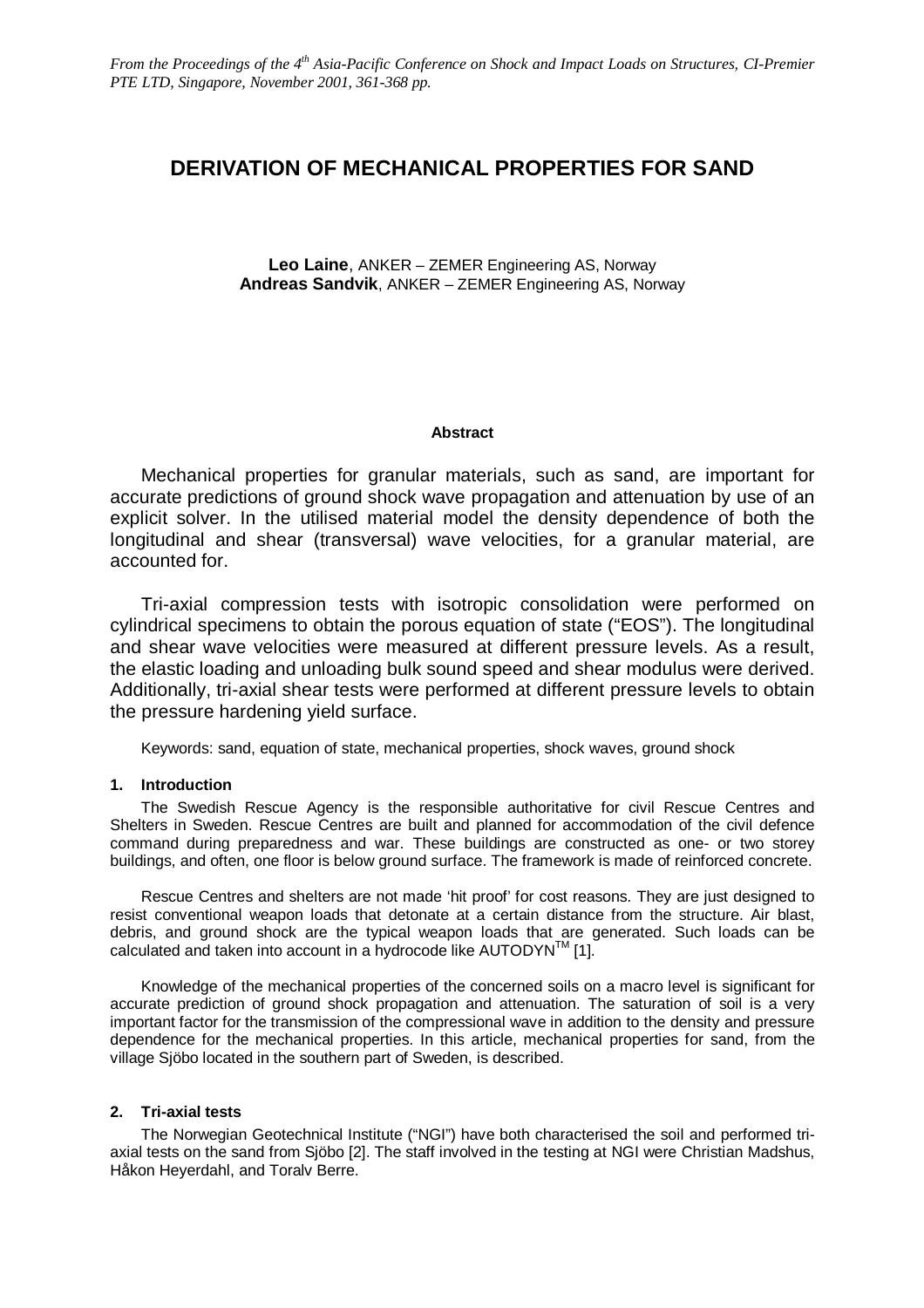#### **2.1 Characterisation of soil**

The grain size distribution in the sand was medium to coarse, with grain size number  $C_{60}/C_{10}$ approximately equal to 2 (two). The content of organic compounds was less than one percent. The in situ dry density was approximately 1574 [kg/m<sup>3</sup>]; the average water content was approximately 6.57 percent. Finally, the average specific weight of the grains was 2641 [kg/m<sup>3</sup>].

#### **2.2 Experimental set up**

In the seven tests performed, two types of tri-axial cell devices were used. Firstly, the "NGI standard Cell device" [2] was used for tests up to 2 [MPa] in confinement stress, and secondly for tests above this confinement stress a rock triaxial cell device was utilised.

A cylindrical soil specimen with h=90 [mm] and d=38 [mm] in the rock tri-axial cell was enclosed in a rubber membrane inside the cell. By using a fluid in the chamber, the confining stress (pressure) equal to  $\sigma_3$  (= $\sigma_2$ ) was applied. The axial stress  $\sigma_1$  was applied by a steel piston, which was employed by hydraulic pumps and a step motor.

The loading on the specimen was firstly isotropic consolidation ( $P=\sigma_1=\sigma_2=\sigma_3$ ) with loading and unloading to different pressure levels, see Figure 1. Radial meter gauges were used to measure radial strain.



Figure 1: Test 847, maximum isotropic consolidation pressure  $p_{max} = 60$  [MPa].

From this part of the test, the EOS and the mechanical unloading bulk modulus,  $K_{u}$  at different pressures levels can be derived.

After the isotropic consolidation, a shear test at different pressure levels, i.e. 2, 20, and 60 [MPa] were performed, see Figure 2. The radial stresses were kept constant (i.e.  $\sigma_2 = \sigma_3 =$  constant) while the axial stress was increased. Consequently, the maximum yield surface was established from the tests.

The "plastic yielding" that the Tri-axial shear tests showed see Figure 2, is mainly a structural collapse of a sand cylinder with size H=2\*D and can therefore be neglected in simulations of stress wave propagation as long as only moderate amount of sand grains are crushed, or phase transitions have not occurred.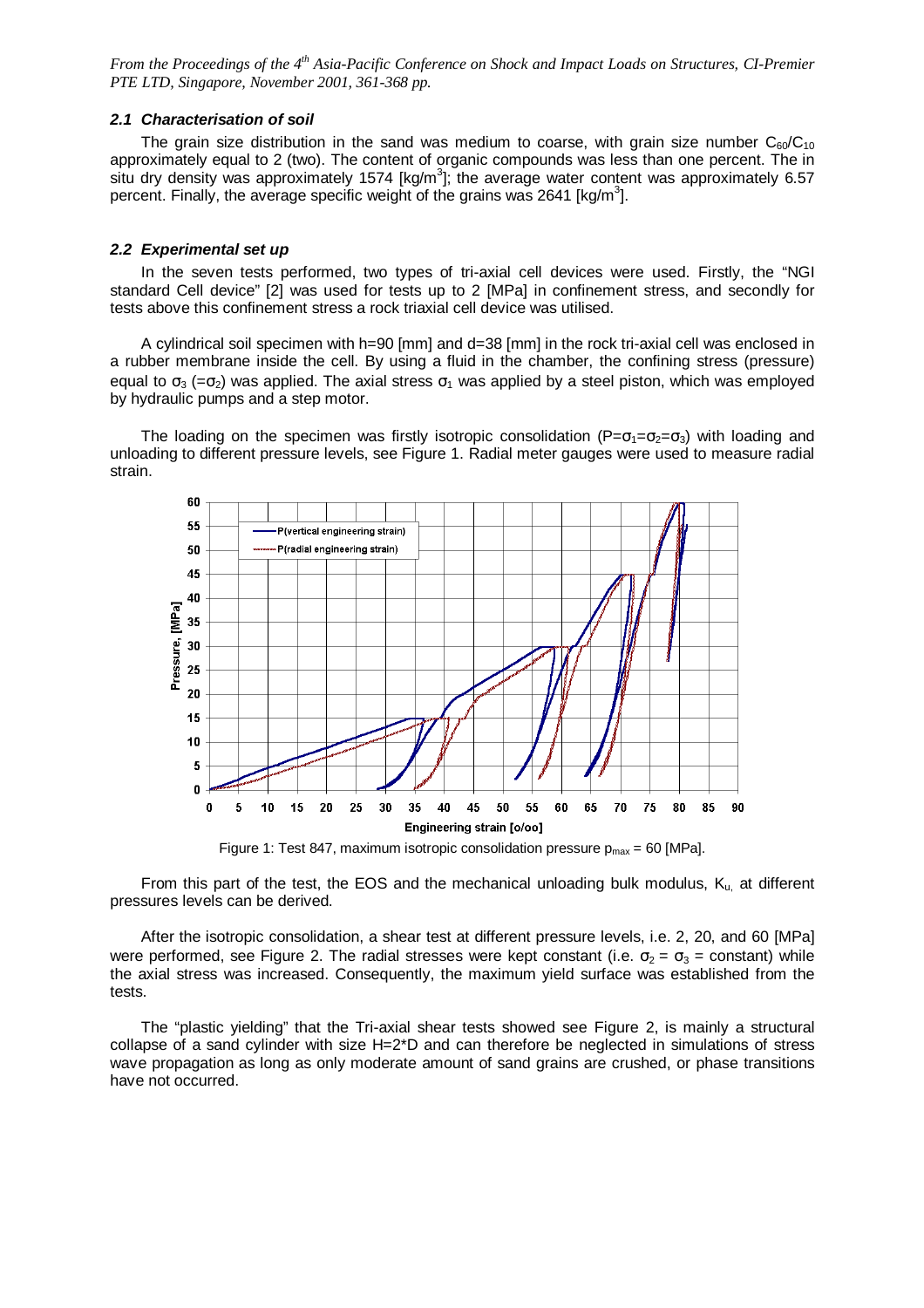

Figure 2: Tri-axial shear with three different constant radial stresses  $= 2$ , 20, and 60 [MPa] (Test 6, 845, and 847).

In the tests, were the rock tri-axial cell was employed, measurements of both the longitudinal wave ("V<sub>L</sub>") and the shear wave ("V<sub>s</sub>") where performed at different pressure levels. This was done both for the isotropic consolidation part and the shear part by using P- (i.e. longitudinal) and S- (i.e. transversal) wave transducers placed in the sockets on top and bottom of the samples. For tri-axial tests on soil, the standard method for volumetric strain determination is based on measuring the change in pore water volume. This was avoided since the measurement of  $V<sub>L</sub>$  in water saturated soils are strongly influenced by the phase of the soil / water / gas matrix.

In Figure 3, results of  $V_L$  and  $V_S$  wave measurements are shown for test 847 and 848 during the isotropic consolidation. The measurements were made at the pressures 5, 10, 15, 30, 45 and 60 [MPa].



Figure 3: Measured Longitudinal and shear wave velocities at different pressures, 5, 10, 15, 30, 45, and 60 [MPa] (Test 847, 848).

In the NGI's standard tri-axial cell tests, Bender Elements [2] were used to measure the shear wave velocities. Consequently, accurate measurements were enabled from low pressures up to 2 [MPa].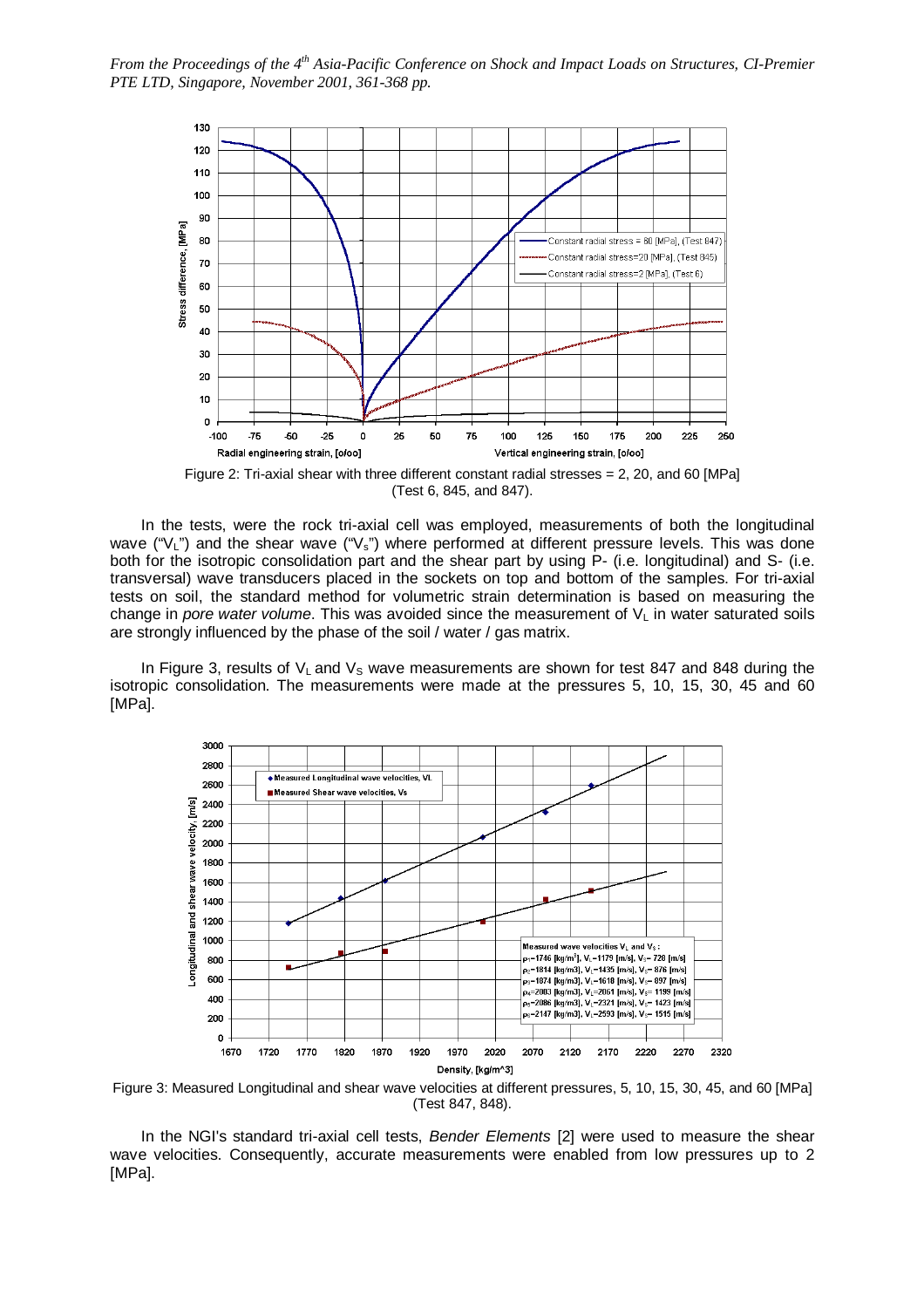## **3. Mechanical properties**

The mechanical properties derived in this article were based on the Granular material model, implemented into AUTODYN™ [1]. This material model was developed to describe the compaction and the compaction wave of a porous material, [3].

## **3.1 Equation of state - Compaction**

The EOS Compaction is described by a plastic compaction curve, which is given as a piecewise linear curve with ten points, namely density as a function of pressure,  $P_i(\rho_i)$ , as seen in Figure 4. The solid "asymptote" to this curve is linear:

$$
P(\rho = \rho_{TMD}) = 0 \text{ and}
$$
  
\n
$$
P = c_s^2 \cdot (\rho - \rho_{TMD}) \text{ with } \rho \ge \rho_{TMD},
$$
\n(2)

where

 $\rho_{\tau MD}$ : Theoretical Maximum Density (no porosity left), and

 $c_s$  : bulk sound speed of fully compacted material.

The elastic loading / unloading compaction curve is given by the density dependent bulk sound speed, c(ρ):





The plastic compaction curve for pressures above 60 [MPa] was predicted by using a polynomial best fit of fifth order. The Theoretical Maximum Density was set equal to the average specific weight of the grains in the sand, 2641 [kg/m<sup>3</sup>].

The mineral content in the sand is similar what would be found in granite, thus the bulk sound speed of fully compacted material was derived from Shock Hugoniot Data for Westerly Granite [4]. The c<sub>s</sub>=4636 [m/s] value was given by the two states ( $\rho_0$ =2627 [kg/m<sup>3</sup>], P<sub>0</sub>=0) and ( $\rho_1$ =3530 [kg/m<sup>3</sup>],  $P_1$ =19.394 [GPa]).

From the longitudinal and shear wave velocity measurements the bulk sound speed, c, can be obtained from the following relationship in an isotropic, homogeneous media: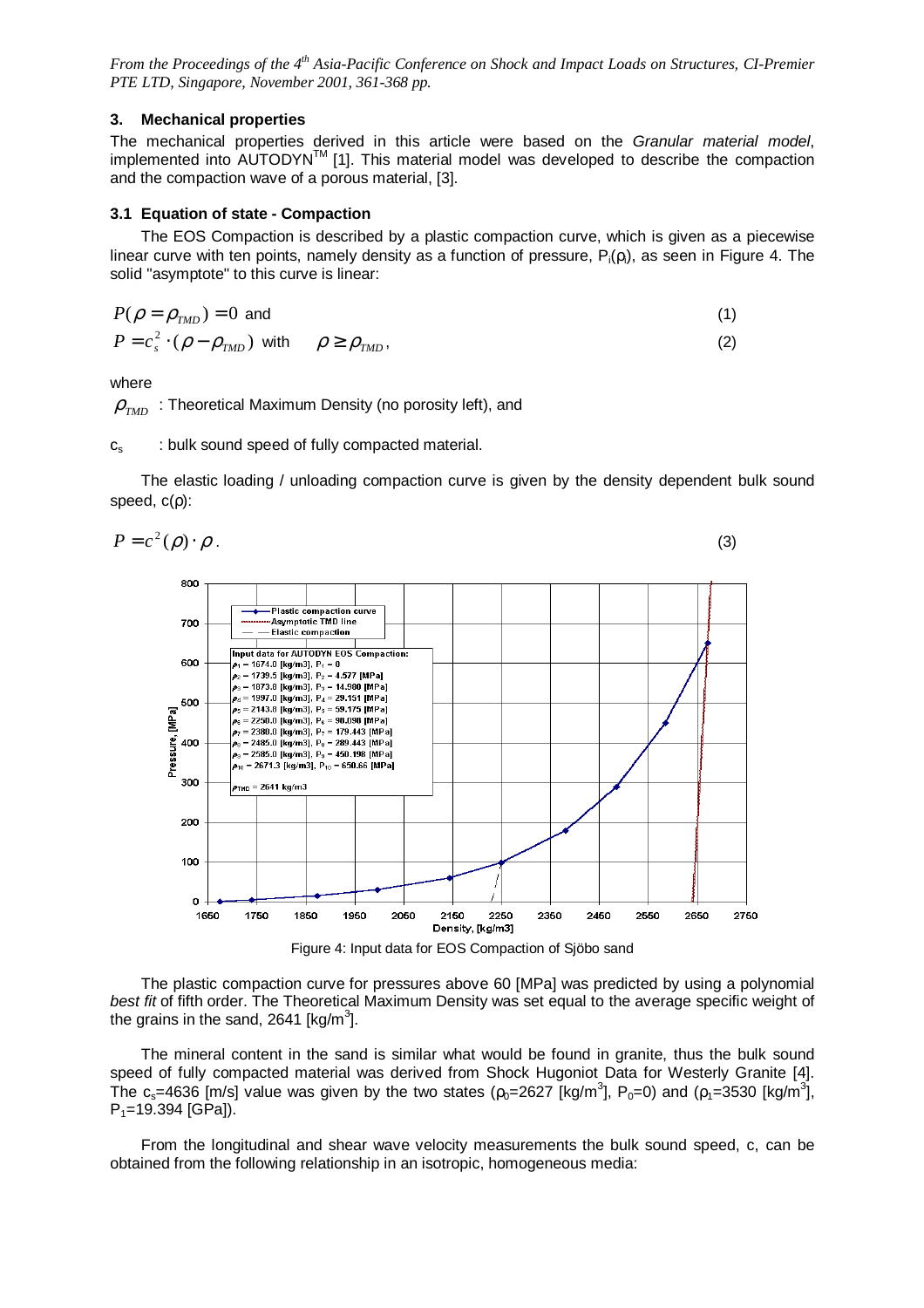$$
c = \sqrt{V_L^2 - \frac{4}{3} \cdot V_S^2} \tag{4}
$$

where

- c : Bulk sound speed,
- $V_L$ : Longitudinal wave, and
- $V_S$ : Shear wave.

The longitudinal and shear wave velocities above the density 2150 [kg/m<sup>3</sup>] were predicted by using linear approximation.

The density dependent bulk sound speed, c(ρ), was given as a piecewise linear curve of ten pairs, Figure 5.



Figure 5: Input data for the density dependent bulk sound speed, c(ρ) of Sjöbo sand

#### **3.2 Strength Model – Granular**

The yield surface in the Granular strength model is both density and pressure dependent, but here the only the pressure dependent part was utilised for description of the sand, i.e.:

$$
Y(\rho, P) = f_1(\rho) + f_2(P), \text{ where } f_1(\rho) = 0.
$$
 (5)

In Figure 6 the utilised yield surface is shown as a function of pressure. The maximum stress difference from the tri-axial shear tests were utilised for determination of the maximum yield surface. For pressures above 102 [MPa], a linear approximation was utilised up to a maximum cut off value, which was set equal to the unconfined strength for Peaks Pike Granite [5].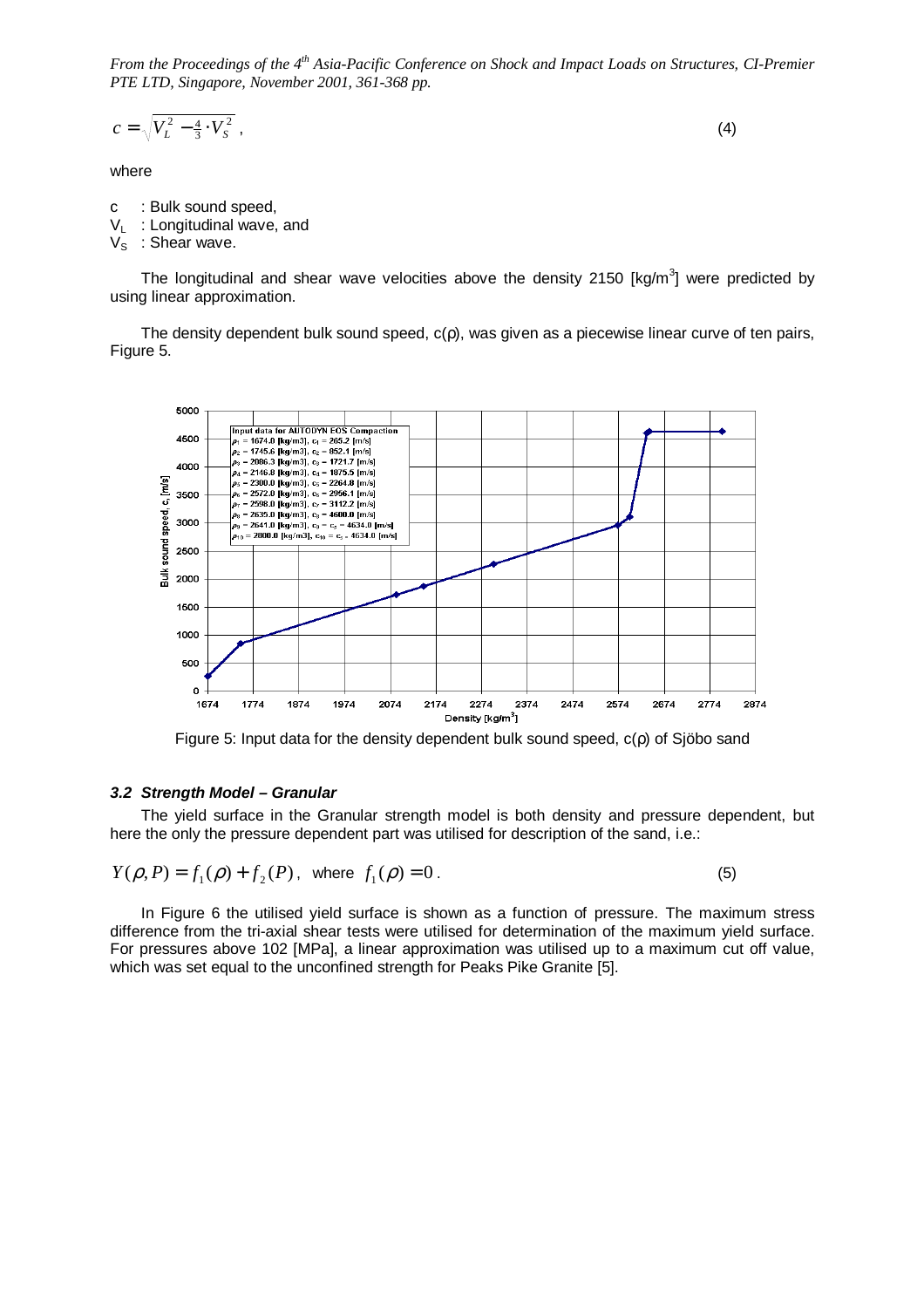

The yielding in the Granular strength model is of Prandtl-Reuss type, and the shear modulus,  $G(\rho)$ , is defined to be density dependent. By use of the measured values of the shear wave velocities, the shear modulus was calculated from

$$
G(\rho) = \rho \cdot V_s^2. \tag{6}
$$

Input data for the density dependent shear modulus,  $G(\rho)$ , is shown in Figure 7.



Figure 7: Input data pressure dependent Shear Modulus, G(ρ), utilised for Sjöbo Sand.

#### **3.3 Failure model –Hydro tensile limit**

The failure model utilised for Sjöbo sand is the Hydro Tensile Limit, where a minimum pressure value,  $P_{min}$ =-1e-3 [Pa], was defined as failure criteria. This means when  $P_{min}$  is reached, the cell is not allowed to obtain shear stresses. The reheal option was also utilised, which allows the cell to reheal when the failed cell have positive pressure.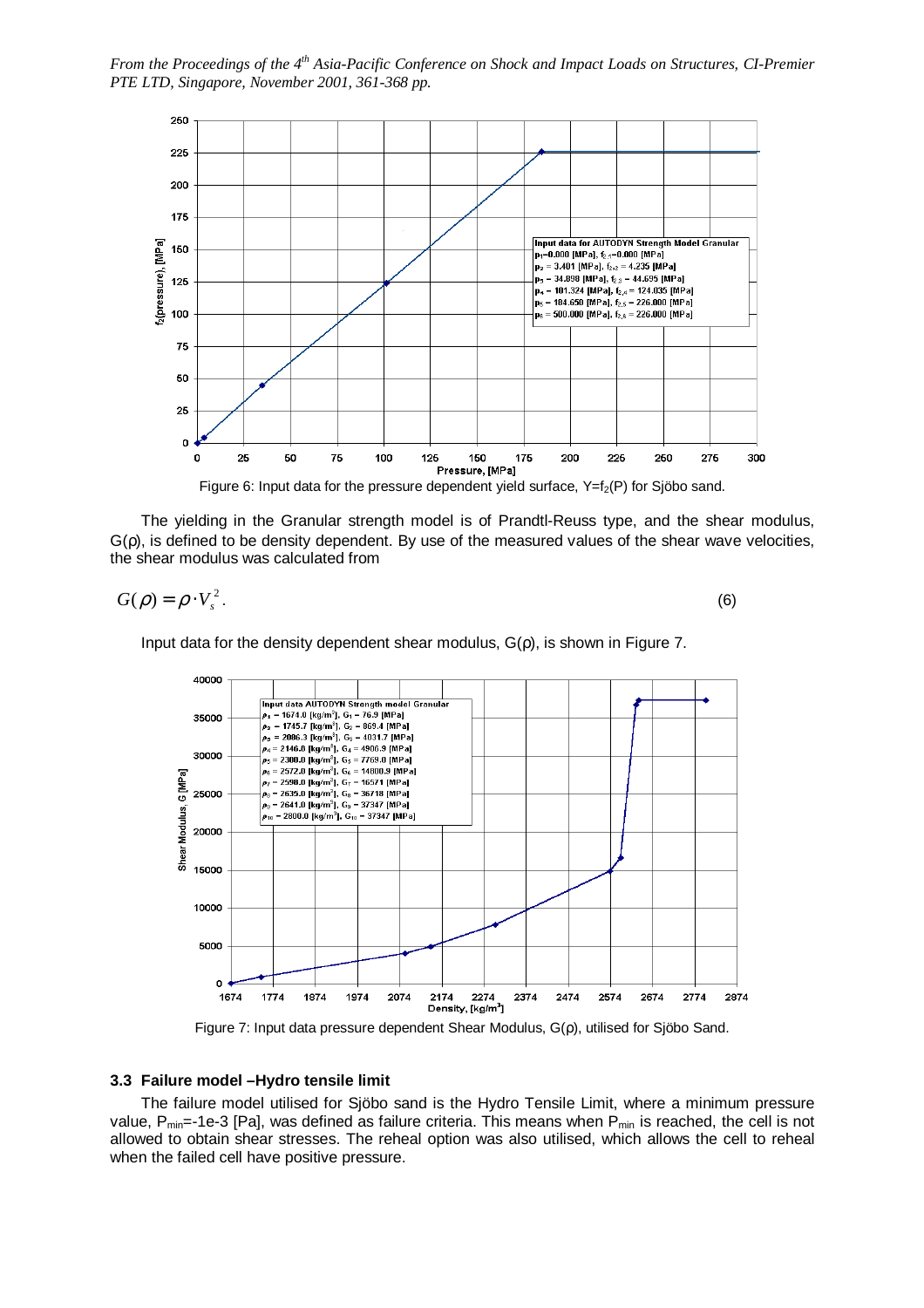#### **4. Numerical simulations of the shock wave in uniaxial strain state**

If the shear strength is ignored in the considered material, the Rankine-Hugoniot relationships (i.e. conservation of mass, momentum, and energy) can be used to calculate the shock parameters for a material were a pressure, density, and energy discontinuity propagates, [6]:

$$
\rho_0 \cdot U_s = \rho \cdot (U_s - U_p) \tag{7}
$$

$$
P - P_0 = \rho_0 \cdot U_s \cdot U_p \tag{8}
$$

$$
E - E_0 = \frac{1}{2} \cdot (P + P_0) \cdot (V_0 - V) \tag{9}
$$

Equations (7)-(9) have five variables, pressure (P), particle velocity (U<sub>0</sub>), shock velocity (U<sub>s</sub>), specific volume (V=1/p), and energy (E). Consequently an additional equation is necessary to close the equation system. In this case the plastic compaction curve from the EOS will be utilised for the porous sand as seen in Chapter 3.1. This curve describes the pressure as a function of density and will be equivalent to the Hugoniot line.

By using equation (7) and (8), the shock wave velocity,  $U_s$ , and particle velocity,  $U_p$ , can be described as functions of pressure, P, and specific volume, V, i.e.

$$
U_s^2 \cdot \rho_0^2 = \frac{P - P_0}{V_0 - V} \qquad \text{or} \qquad U_s = V_0 \sqrt{\frac{P - P_0}{V_0 - V}} \text{, and} \qquad (10a, b)
$$

$$
U_p^2 = (P - P_0) \cdot (V_0 - V) \quad \text{or} \quad U_p = \sqrt{(P - P_0) \cdot (V_0 - V)} \,. \tag{11a,b}
$$

The shock wave will not follow the plastic compaction curve, i.e. the Hugoniot line, it will jump between the two states (P<sub>0</sub>, V<sub>0</sub>) and (P<sub>i</sub>, V<sub>i</sub>) on the plastic compaction curve by a straight line called the Rayleigh line. The slope of the Rayleigh line is proportional to the square of the shock wave velocity, U<sub>s</sub>, as shown in equation (10a).

In Table 1, the shock wave variables,  $U_s$  and  $U_p$  have been calculated for the ten pairs,  $(P_i, V_i)$ , which define the plastic compaction curve for the porous sand. The pressure  $P_0$  equal to zero was used as initial state for every pressure discontinuity pair set, and the specific volume,  $V_0$ , was the inverse of the initial density,  $\rho_0$  = 1674 [kg/m $^3$ ].

|  | Table 1: Calculated particle velocity, $U_{p}$ , and |  |  |
|--|------------------------------------------------------|--|--|
|  | shock wave velocity, $U_s$ by eq. (10b) and (11b).   |  |  |

|                | . .   | $\mathbf{1}$            |             | $-12$                               | $\cdot$ 17     | -T F  |                          |
|----------------|-------|-------------------------|-------------|-------------------------------------|----------------|-------|--------------------------|
| ρ <sub>i</sub> | $P_i$ | $\mathsf{U}_\mathsf{D}$ | $U_{\rm s}$ | $\mathsf{U_{\scriptscriptstyle D}}$ | ρ <sub>i</sub> | $P_i$ | $-U_s'$                  |
| [kg/m^3]       | [MPa] | [m/s]                   | [m/s]       | [m/s]                               | [kg/m^3]       | [MPa] | $\text{Im/s}$            |
| 1674           | 0.00  | 0.00                    | 265.20      |                                     |                |       | $\overline{\phantom{a}}$ |
| 1739.5         | 4.577 | 10.15                   | 269.47      | 10.1466                             | 1739           | 4.57  | 270                      |
| 1873.8         | 14.98 | 30.89                   | 289.70      | 30.8897                             | 1874           | 15.0  | 290                      |
| 1997           | 29.15 | 53.07                   | 328.12      | 53.0715                             | 1997           | 29.1  | 328                      |
| 2143.8         | 59.18 | 88.01                   | 401.63      | 88.0148                             | 2144           | 59.2  | 402                      |
| 2250           | 98.10 | 122.48                  | 478.45      | 122.482                             | 2250           | 98.1  | 479                      |
| 2380           | 179.4 | 178.32                  | 601.13      | 178.3197                            | 2381           | 179.3 | 601                      |
| 2485           | 289.4 | 237.55                  | 727.87      | 237.5478                            | 2487           | 288.9 | 727                      |
| 2585           | 450.2 | 307.86                  | 873.56      | 307.8598                            | 2590           | 448.0 | 869                      |
| 2671.3         | 650.7 | 380.94                  | 1020.35     | 380.935                             | 2671           | 650.4 | 1019                     |

| Table 2: AUTODYN-2D Results of shock wave                     |  |  |  |  |
|---------------------------------------------------------------|--|--|--|--|
| variables $\rho_i$ , $P_i$ , and $U_s$ when $U_p$ is applied. |  |  |  |  |

| ρ <sub>i</sub> | $P_i$        | U,     | $U_{\rm s}$ | $U_{p}$  | ρ <sub>i</sub> | $P_i$ | $-U_s^X$            |
|----------------|--------------|--------|-------------|----------|----------------|-------|---------------------|
| kg/m^3]        | <b>IMPal</b> | [m/s]  | [m/s]       | [m/s]    | [kg/m^3]       | IMPal | $\lceil m/s \rceil$ |
| 1674           | 0.00         | 0.00   | 265.20      |          |                |       |                     |
| 1739.5         | 4.577        | 10.15  | 269.47      | 10.1466  | 1739           | 4.57  | 270                 |
| 1873.8         | 14.98        | 30.89  | 289.70      | 30.8897  | 1874           | 15.0  | 290                 |
| 1997           | 29.15        | 53.07  | 328.12      | 53.0715  | 1997           | 29.1  | 328                 |
| 2143.8         | 59.18        | 88.01  | 401.63      | 88.0148  | 2144           | 59.2  | 402                 |
| 2250           | 98.10        | 122.48 | 478.45      | 122.482  | 2250           | 98.1  | 479                 |
| 2380           | 179.4        | 178.32 | 601.13      | 178.3197 | 2381           | 179.3 | 601                 |
| 2485           | 289.4        | 237.55 | 727.87      | 237.5478 | 2487           | 288.9 | 727                 |
| 2585           | 450.2        | 307.86 | 873.56      | 307.8598 | 2590           | 448.0 | 869                 |
| 2671.3         | 650.7        | 380.94 | 1020.35     | 380.935  | 2671           | 650.4 | 1019                |

 $X$ The approximate shock wave velocity is based on arrival time,  $t_a$ , and the distance to studied target.

To simulate the plastic shock wave propagation in AUTODYN-2D with the Lagrange processor, the calculated particle velocities,  $U_p$  were utilised as boundary conditions on pipes with a length of 1 [m] filled with sand. 2000 cells were used in the wave direction. Convenient boundary conditions were applied so that uniaxial strain condition was achieved for the pipes.